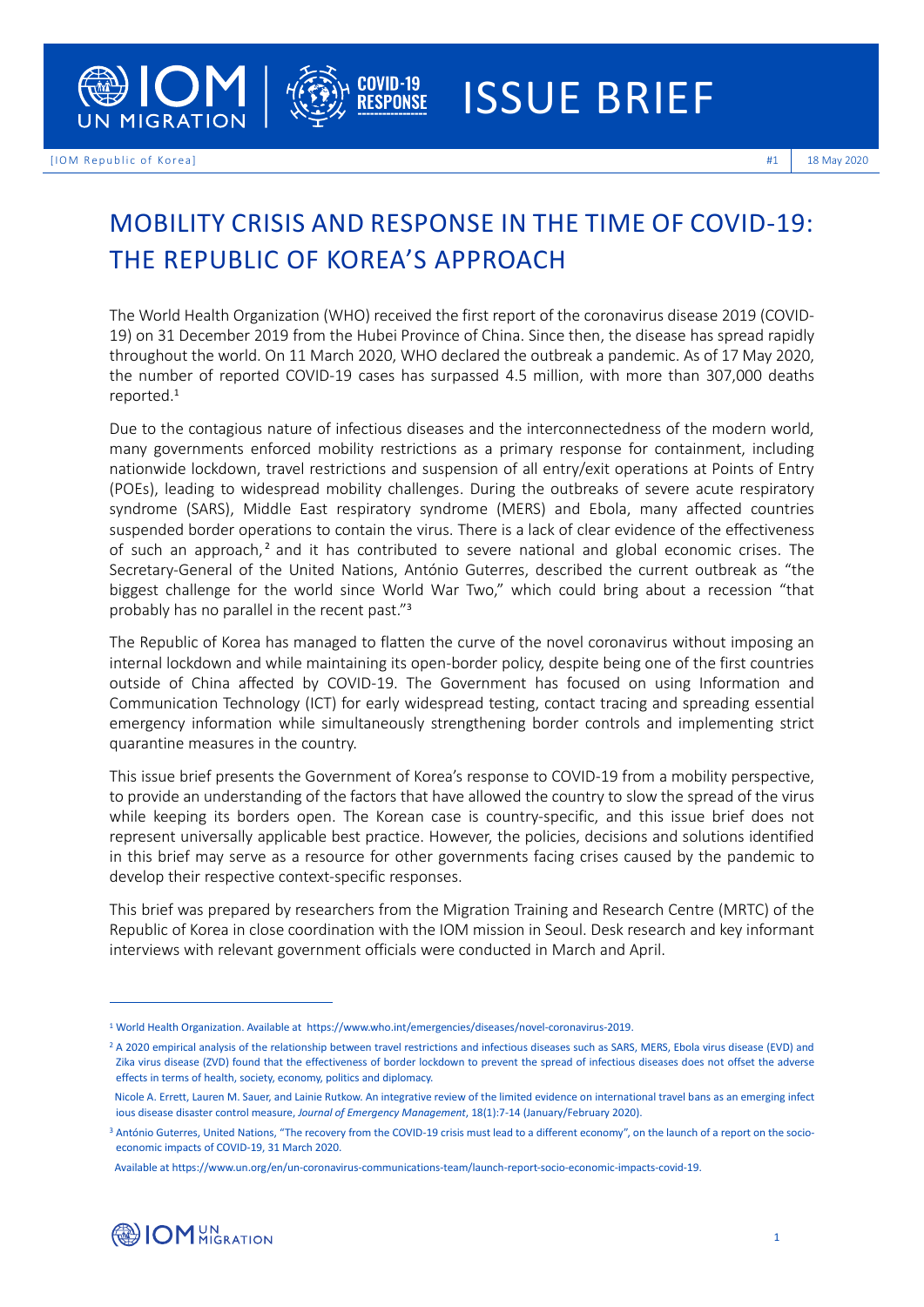#### THE REPUBLIC OF KOREA'S RESPONSE TO COVID-19

#### *COVID-19 evolution in the Republic of Korea and overall response principles*

Since the Republic of Korea's first reported COVID-19 case on 20 January, there have been a total of 11,050 confirmed cases and 262 deaths as of 17 May, an incidence of 21.25 per 100,000 people. <sup>4</sup> The crisis peaked on 29 February, with 813 confirmed cases reported per day. The number of new confirmed cases per day began to decline sharply from mid-March and had stabilized to around 10 cases by the end of April<sup>5</sup>. Figure 1 shows the trend of COVID-19 cases in the Republic of Korea.





*Source*: Korea Centers for Disease Control and Prevention (2020)

Three fundamental principles – openness, transparency and inclusiveness<sup>6</sup> – form the basis of the Republic of Korea's response to COVID-19.

- Openness: By minimizing restrictions on the movement of people and goods while maximizing the effectiveness of public health measures, the Republic of Korea has controlled the influx of infections from overseas and protected those entering the country. The approach has involved strict testing of arrivals from virus-stricken countries, regardless of nationality or legal status, without a complete ban on international travellers.
- Transparency: By promptly and transparently sharing all information related to COVID-19 measures with Korean citizens and residents and the international community, the Government of Korea has sought to ease public anxiety and earn trust. Daily press releases have included detailed updated information on the number of new confirmed cases, the number of tests, the status by region, epidemiological data and quarantine information.
- Inclusiveness: By encouraging voluntary participation in response efforts to COVID 19, the Government of Korea has provided an opportunity for the people to play an active role in curbing the spread of the virus. Examples have included early testing of suspected cases, two-week selfquarantine of new arrivals and promoting a strict social distancing campaign.

<sup>6</sup> The Government of Korea's three official principles are openness, transparency and democracy. The authors replaced "democracy" with "inclusiveness" for ease of understanding.



<sup>4</sup> Korea Centers for Disease Control and Prevention, Available a[t http://ncov.mohw.go.kr/.](http://ncov.mohw.go.kr/)

<sup>5</sup> The risk of cluster infections continues to be present amidst small-scale and sporadic outbreaks. In May, daily confirmed cases rose to around 30 again.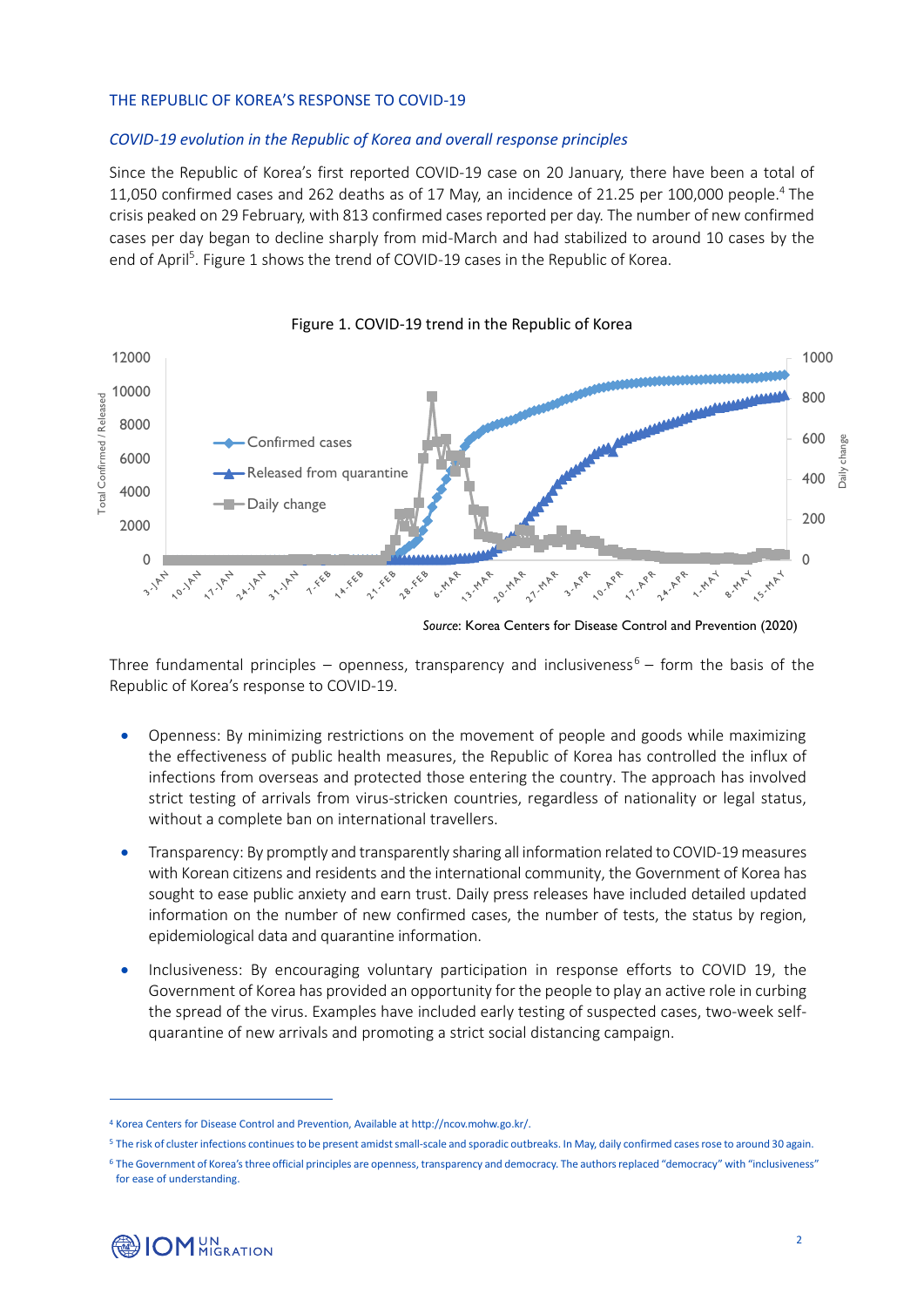In upholding openness as one of the three major principles, the Government of Korea has faced considerable criticism from the public. When the Hubei province of China became the epicentre of the COVID-19 outbreak, many countries denied entry to passengers from China. The Republic of Korea restricted travel from Hubei only, not imposing a complete entry ban. As the number of COVID-19 cases has surged in Europe and the United States, public pressure for further travel bans has intensified. <sup>7</sup> The Government of Korea has chosen instead to respond with an increase in the number of medical tests, a fast tracing mechanism and effective treatment. Rigorous 3T – Test, Trace and Treatment – capacity has enabled the country to manage the influx of infectious pathogen carriers from foreign countries without the need to close its borders.<sup>8</sup>

#### Box 1. 3T Capacity: Test-Trace-Treatment

- Test: From the very early stages of the outbreak, the Republic of Korea has conducted a large number of tests- up to 35,000 per day at an average of 12,000 per day. The public health authority conducts tests widely not only on people with symptoms or contact history but also on secondary and tertiary contacts of confirmed cases to prevent further spread as quickly as possible. Quick diagnosis and limited opportunity for infection have been made possible by installing walk/drive-through test stations, the fast-track approval for test kits, a public-private partnership on R&D on vaccines/therapies, and the provision of travel history using the International Traveler Information System and the Drug Utilization Review.
- Trace: The authorities have conducted extensive epidemiological investigations. Local governments have been carrying out preliminary investigations on individual cases in partnership with KCDC, to deliver timely reports to residents and to strengthen monitoring.
- Treatment: Patients have been triaged based on severity and accommodated accordingly at hospitals or government-designated treatment facilities. The Government of Korea has entirely covered the hospitalization and treatment expenses of confirmed cases and diagnostic testing expenses of suspected cases. The government has also provided support with living expenses for the quarantined, paid leave expenses for employers, and funeral expenses for deaths.

#### *Legal and administrative system for containing infectious diseases*

The experience of the Republic of Korea in containing MERS in 2015<sup>9</sup> has provided opportunities to reassess the country's capacity to tackle infectious diseases. Efforts to strengthen systems resulted in a revision of the "Infectious Disease Control and Prevention Act." The structural basis of legislation combined with enhanced administrative capacity has paved the way for an effective response to COVID-19.

<sup>7</sup> The Korea Herald, "[Editorial] Responsible leadership", 1 March 2020.

Available a[t http://www.koreaherald.com/view.php?ud=20200301000120&ACE\\_SEARCH=1.](http://www.koreaherald.com/view.php?ud=20200301000120&ACE_SEARCH=1)

<sup>&</sup>lt;sup>8</sup> Ivan Watson and Sophie Jeong, CNN, "South Korea pioneers coronavirus drive-through testing station", 3 March 2020.

Available a[t https://edition.cnn.com/2020/03/02/asia/coronavirus-drive-through-south-korea-hnk-intl/index.html.](https://edition.cnn.com/2020/03/02/asia/coronavirus-drive-through-south-korea-hnk-intl/index.html)

<sup>&</sup>lt;sup>9</sup> The first MERS patient was confirmed in May 2015. By the end of July of that year, the total number of confirmed cases rose to 186 with 38 deaths. The Republic of Korea was among five Asian countries impacted by MERS.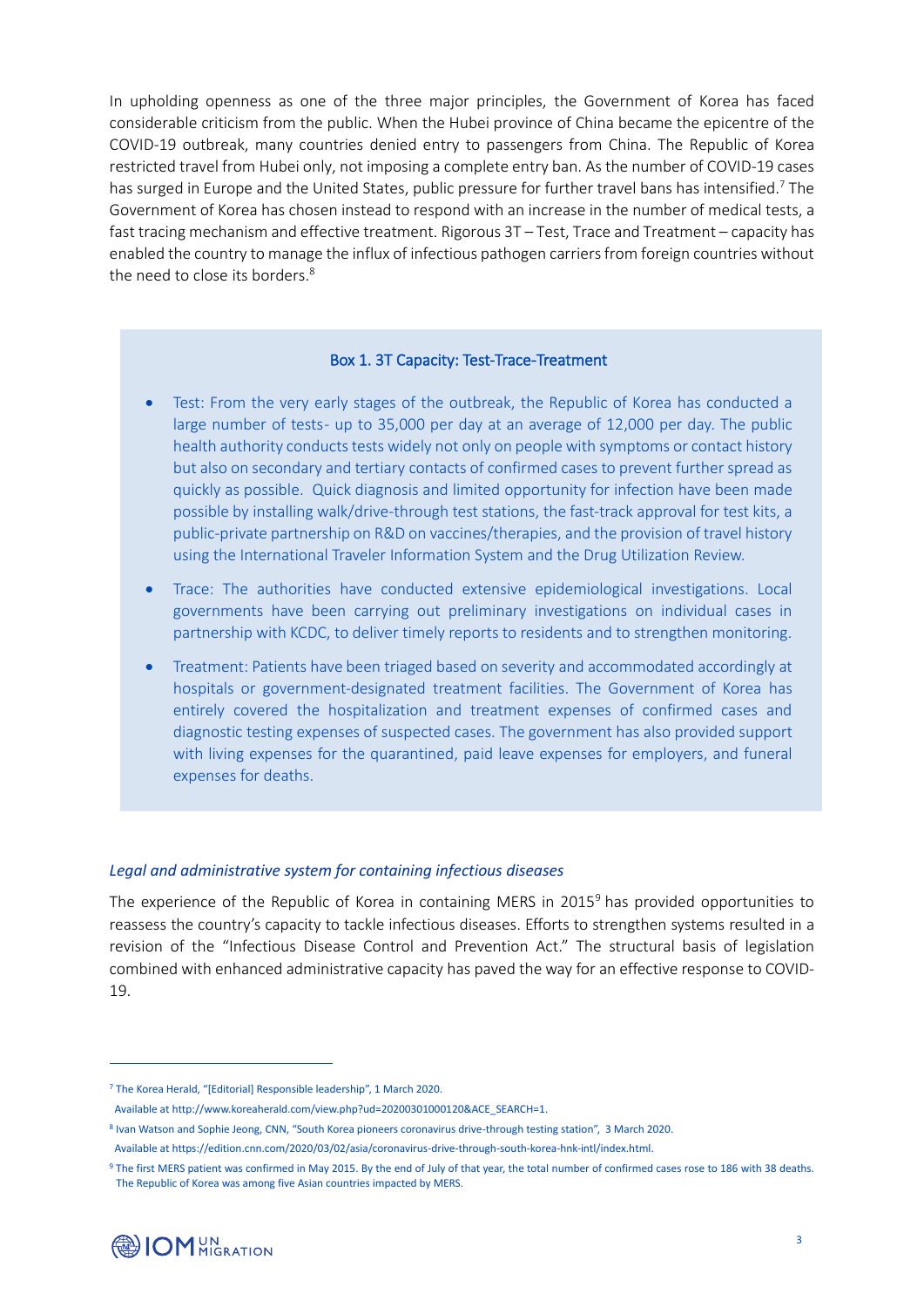- 1. Legal system
	- a. In 2015, the Korean National Assembly passed an amendment to the "Infectious Disease Control and Prevention Act." The amendment added a regulation that allows public authorities to use personal information in cooperation with related institutions on an exceptional basis, and an approval process for prompt and accurate epidemiologic investigation in an infectious disease crisis.<sup>10</sup>
	- b. In the COVID-19 response, epidemiologists have been able to quickly access information from CCTV cameras, smartphones, and credit cards to trace confirmed cases and their contacts. <sup>11</sup> Public health officers and epidemiologists have the authority to issue administrative orders.
	- c. During the COVID-19 outbreak in late February, the National Assembly agreed to revise the Act along with Medical Service Act and Quarantine Act to corroborate administrative effectiveness. Revisions have included: allowing travel restrictions, making testing and quarantine mandatory, and public distribution of masks to vulnerable groups when the alert level reaches "yellow".
	- d. The National Assembly further strengthened the legislative basis for an inclusive response system to infectious diseases by passing a law to exempt medical institutions from reporting personal information. In the COVID-19 response, the Government of Korea has widely promoted awareness of this law to prevent foreign residents – especially the undocumented  $12 -$  from avoiding testing for fear of deportation. Under the Act, the Government has provided free tests and treatment for all foreigners who test positive or are quarantined. 13
- 2. Administrative system
	- a. The Republic of Korea implemented several measures to enhance capacity to respond to infectious disease: an increase in the number of epidemiologists to be deployed to major quarantine stations at all times; the official launch of the Emergency Operation Center under Korea Centers for Disease Control and Prevention (KCDC) to serve as the infectious disease crisis command headquarters in charge of general management and coordination; the revision of training content for local governments' infectious disease officers to focus on epidemiological investigation and crisis response; and the preparation of revised quarantine procedures to link guidance and preventive measures at all travel stages from pre-departure to post-arrival as novel infectious diseases have a long incubation period (14 days).
	- b. KCDC's standard operating procedure Crisis Management Standard Manual of an Infectious Disease Disaster – was developed to minimize the spread of infection through active monitoring. The standard operating procedure stipulates the Government's objectives and directions for the crisis management of an infectious disease disaster, the decision-making process, the crisis alert system, and the roles and responsibilities of ministries and agencies.

<sup>&</sup>lt;sup>13</sup> Together with enhanced legislation to include migrants, the immigration authority has taken measures such as: extending registered foreigners' stay by 3 months twice to encourage foreign residents to participate in social distancing; operating a 24/7 call center to provide counselling and guidance on COVID-19 in 20 languages; and equipping strict hygiene and health monitoring measures at detention centers.



<sup>&</sup>lt;sup>10</sup> Article 34-2 of the Infectious Disease Control and Prevention Act stipulates the conditions and processes for disclosing information during an infectious disease emergency. Clause (1) stipulates that when an infectious disease harmful to citizens' health is spreading, the Minister of Health and Welfare shall promptly disclose information that citizens need for avoiding the infectious disease. Such information may include movement paths, transportation means, medical treatment institutions and contacts of patients with the infectious disease.

<sup>11</sup> Information collected during an epidemiologic investigation is managed with strict security measures in place as required by law and destroyed after 14 days of the first contact. A Protocol on the handling of personal information is distributed to local governments and relevant stakeholders.

<sup>&</sup>lt;sup>12</sup> Clause (2) of Article 92-2 of the Enforcement Decree of the Immigration Control Act stipulates that officials at public health and medical institutions will be exempted from the obligation to notify immigration authorities, including in the case of undocumented migrants.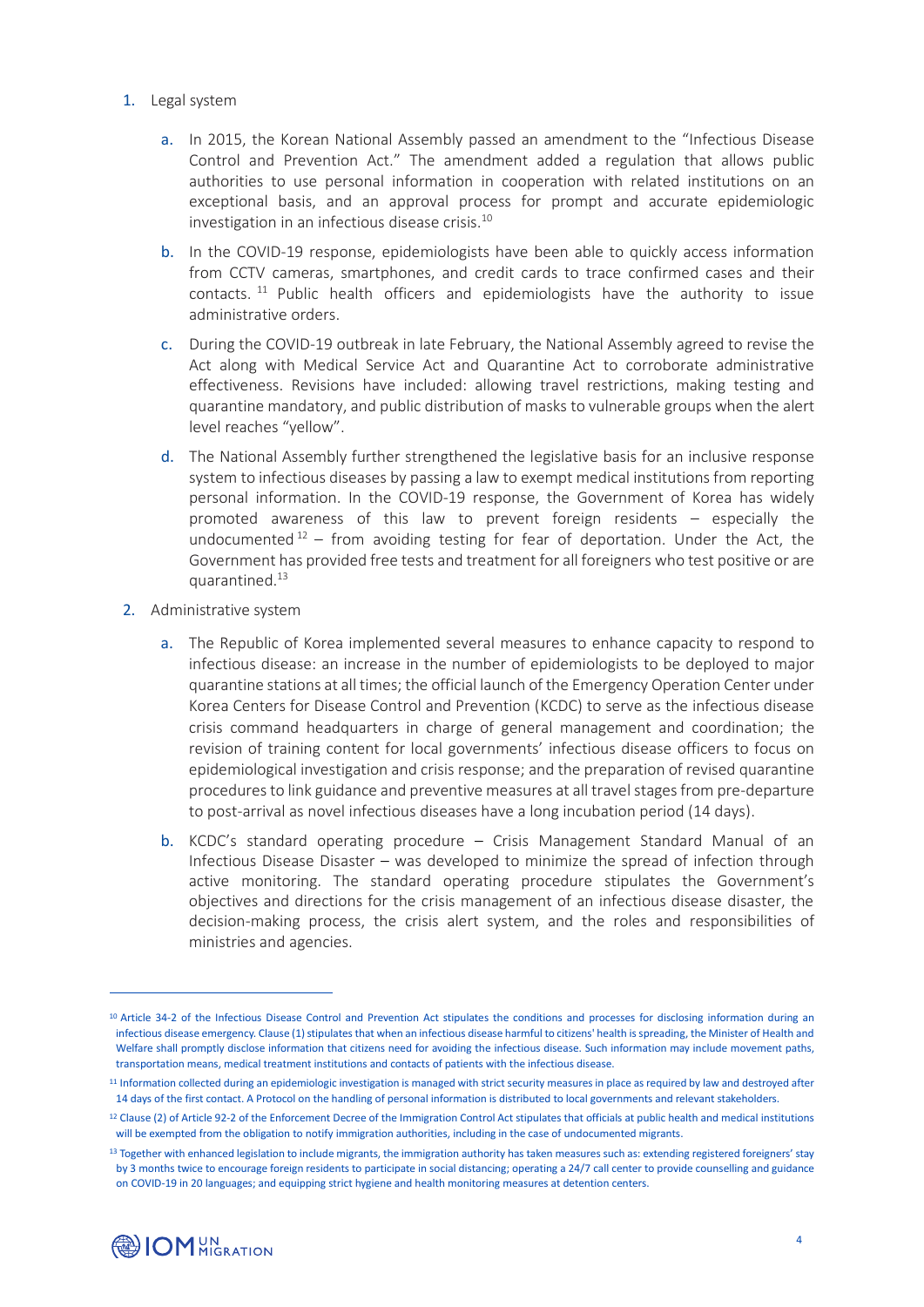c. Per the roles and responsibilities defined in the Ministry of Health and Welfare's standard manual, 19 ministries are required to create a "practice manual" to prepare detailed response procedures and countermeasures in the event of an infectious disease crisis. $^{14}$ 

#### *Infectious disease alert levels and phased government response measures*

In tackling infectious diseases, the Republic of Korea divides the risk alert level into four stages according to the degree of infectious disease transmission and the corresponding phased response measures. The alert levels allow for speed and flexibility in responding to infectious diseases by changing the roles of the leading body, related Government agencies, and experts at each stage.

An Emergency Committee, consisting of the Minister of Health and Welfare, the Director of the KCDC and private experts, decides the risk alert level in an epidemic. The evaluation criteria include virulence, urgency, expandability, speed of infection, duration, impact, public opinion at home and abroad and the Government's ability to respond. Based on an overall evaluation of COVID-19, the Government of Korea has made critical decisions based on the adjustment of the alert level: switching the focus of quarantine measures to high-risk and severely ill patients; defining the beneficiaries and payment method of a disaster relief fund; determining the period of practising intensive social distancing; introducing walk/drive-through clinics and the mobile Self-Quarantine Safety Protection Application; and identifying countries from which travellers must apply for a Special Immigration Procedure (SIP), a strengthened immigration process.

#### Box 2. The Republic of Korea's infectious disease alert levels

- Level 1 "Blue" is a stage in which a new infectious disease breaks out and spreads in other countries. It is an early crisis stage with no domestic cases reported. KCDC, under the Ministry of Health and Welfare, operates a task force for each infectious disease and monitors signs of crisis.
- Level 2 "Yellow" is declared when the Republic of Korea reports a confirmed case of a new infectious disease from abroad. The Central Disease Control Headquarters, headed by the Director of the KCDC, activates the cooperation system between government agencies.
- Level 3 "Orange" is announced when the limited spread of a new infectious disease is imported to the Republic of Korea. The Central Disaster Management Headquarters, led by the Minister of Health and Welfare, strengthens the quarantine/surveillance level and reviews the provision of government-wide support.
- Level 4 "Red" is reached at the stage where a new infectious disease is spreading on a community or national level. At this stage, the Central Disaster and Safety Countermeasures Headquarters, headed by the Prime Minister, is activated, and all government agencies are required to make dedicated efforts to contain the disease.

<sup>&</sup>lt;sup>14</sup> The 19 agencies include: the Korea Centers for Disease Control & Prevention; the Ministry of the Interior and Safety; the Ministry of Environment; the Ministry of Foreign Affairs; the Ministry of National Defense; the Ministry of Education; the Ministry of Justice; the Ministry of Land, Infrastructure and Transport; the Ministry of Oceans and Fisheries; the Ministry of Employment and Labor; the Ministry of Trade, Industry and Energy; the Ministry of Agriculture, Food and Rural Affairs; the Ministry of Food and Drug Safety; the National Fire Agency; the Korean National Police Agency; the Korea Coast Guard; and the Military Manpower Administration.

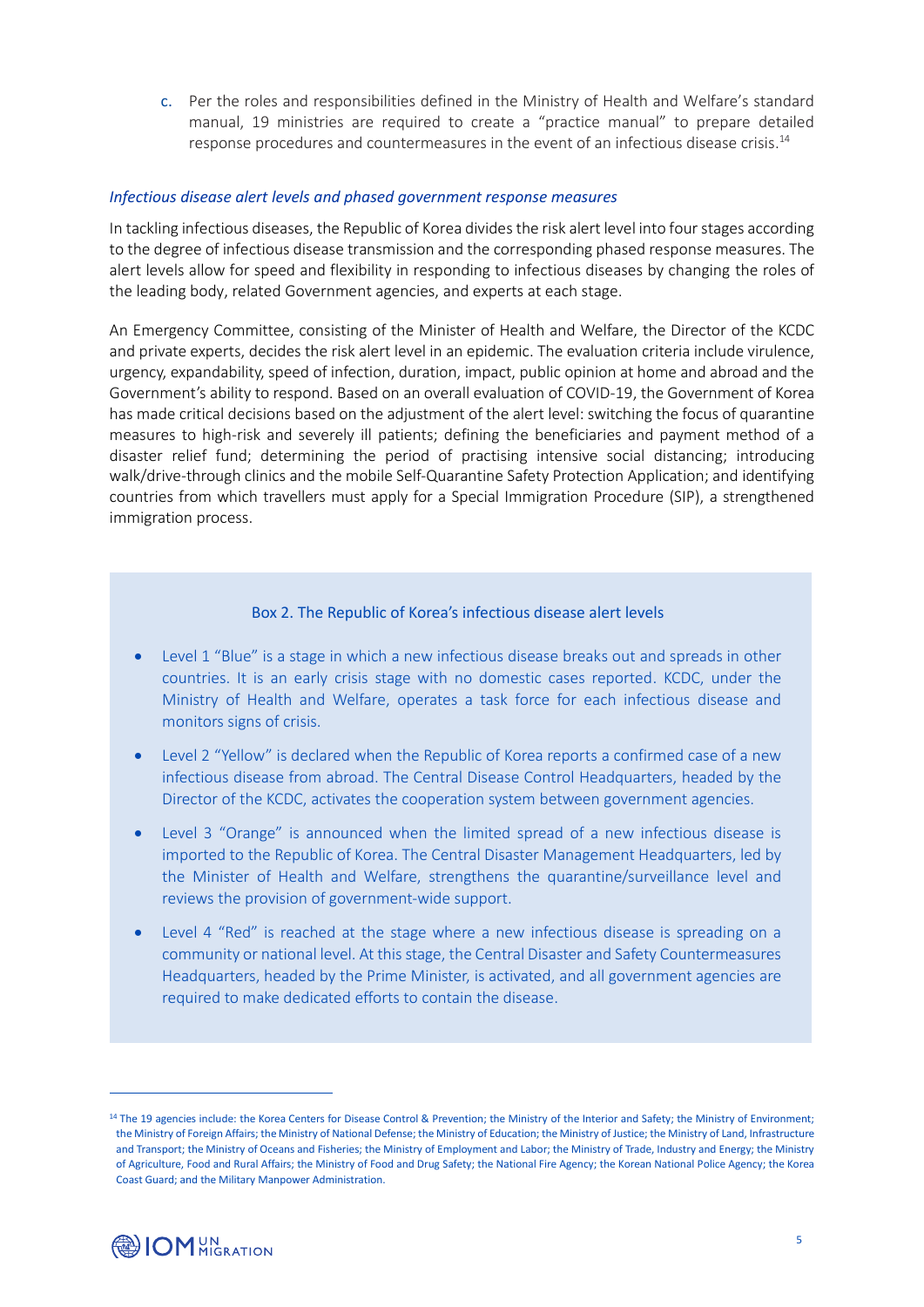# IMMIGRATION AND BORDER MANAGEMENT (IBM) BY THE REPUBLIC OF KOREA IN RESPONSE TO COVID-19

## *The Republic of Korea's Immigration and Border Management goal: open and contain*

The Republic of Korea's IBM policy in response to COVID-19 is designed to maintain open borders while significantly strengthening preventive measures. On 4 February, the immigration authority introduced the "Special Immigration Procedure (SIP)," which was initially designed and implemented to increase inspection measures instead of imposing an entry ban on travellers arriving from Hubei, China, the first epicentre of the COVID-19 outbreak. The SIP has become integral to the Republic of Korea's open border policy, and it has also been expanded to travellers from other countries. Border control strategies have been modified to be flexible to Government-wide response efforts varying by disease alert level. A blanket application of the SIP is considered an inefficient use of human resources and budget, and there has been a sequential selection of countries subject to the SIP. The relevant Headquarters at each alert level selected countries through inter-ministerial coordination, based on objective justification provided by the Korea Immigration Service (KIS) of the Ministry of Justice's border control team<sup>15</sup>. Table 1 provides an overview of the IBM measures applied at each alert level.

| Alert                                                               | 8 January                                    | 20 January                                                                                                                                                                                      | 27 January                                                                                                                                                                                                                                                                                                              | 23 February                                                                                                                                                                                                                                                                                                                                                                                                                                                                                                                                                                                                                                               |  |
|---------------------------------------------------------------------|----------------------------------------------|-------------------------------------------------------------------------------------------------------------------------------------------------------------------------------------------------|-------------------------------------------------------------------------------------------------------------------------------------------------------------------------------------------------------------------------------------------------------------------------------------------------------------------------|-----------------------------------------------------------------------------------------------------------------------------------------------------------------------------------------------------------------------------------------------------------------------------------------------------------------------------------------------------------------------------------------------------------------------------------------------------------------------------------------------------------------------------------------------------------------------------------------------------------------------------------------------------------|--|
|                                                                     | <b>Blue</b>                                  | Yellow                                                                                                                                                                                          | Orange                                                                                                                                                                                                                                                                                                                  | <b>Red</b>                                                                                                                                                                                                                                                                                                                                                                                                                                                                                                                                                                                                                                                |  |
| Cases                                                               | No domestic<br>Cases                         | Domestic: 1                                                                                                                                                                                     | Domestic: 4                                                                                                                                                                                                                                                                                                             | Domestic: 602 (Daily new: 169 / Deaths: 5)<br>Surge among religious group members in<br>Daegu                                                                                                                                                                                                                                                                                                                                                                                                                                                                                                                                                             |  |
|                                                                     | Worldwide: 1                                 | Worldwide: 78                                                                                                                                                                                   | Worldwide: 785                                                                                                                                                                                                                                                                                                          | Worldwide: 1,020 (Pandemic announcement<br>11 March: 6,315)                                                                                                                                                                                                                                                                                                                                                                                                                                                                                                                                                                                               |  |
| Organizational<br>Structure                                         | <b>KCDC Task</b><br>Force<br>(Lead:<br>KCDC) | Central<br><b>Disease</b><br>Control<br>Headquarters<br>(Lead: KCDC)                                                                                                                            | <b>Central Disaster</b><br>Management<br>Headquarters<br>(Lead: MOHW)                                                                                                                                                                                                                                                   | Central Disaster and<br>Safety Countermeasure Headquarters<br>(Lead: Prime Minister)                                                                                                                                                                                                                                                                                                                                                                                                                                                                                                                                                                      |  |
| Immigration<br>and Border<br>Management<br>(IBM)<br><b>Measures</b> | N/A                                          | Ban on entry of<br>suspected<br>patients at<br>the request of<br>the related<br>government<br>body<br>Korea<br>Immigration<br>Service (KIS)<br>created<br>'Infectious<br>Disease Task<br>Force' | 4 February: Entry<br>ban applied to<br>foreigners with<br>travel history to<br>Hubei, China<br>12 February:<br>Special<br>Immigration<br>Procedure (SIP) to<br>travellers from<br>Hong Kong SAR,<br>China (36), Macau<br>SAR, China (10)<br>17 February: Some<br>changes to entry<br>ban on China<br>(transfer allowed) | 24 February: Extended the legal stay of<br>foreigners<br>9 March: Entry restriction applied to<br>travellers from Japan <sup>16</sup><br>12 March: SIP extended to Italy (12,462) and<br>Iran (9,000)<br>15 March: SIP extended to 5 European<br>countries (France: 1,126, Germany:847,<br>Spain: 589, the United Kingdom: 210, the<br>Netherlands: 804)<br>16 March: SIP extended to all travellers<br>arriving from Europe (Europe: 8,725)<br>19 March: SIP extended to all travellers<br>(Worldwide: 514,138)<br>13 April: All valid short-term visas, visa-free<br>entry, and visa-waiver programs temporarily<br>suspended - applies to 90 countries |  |

#### Table 1. The Republic of Korea's immigration and border management (IBM) response by alert level

*Source*: Korea Centers for Disease Control and Prevention, Korea Immigration (2020)

Note: Case numbers are provided in brackets.

<sup>&</sup>lt;sup>16</sup> The restriction on Japanese travellers was implemented out of diplomatic reciprocity.



<sup>15</sup> For the selection of countries subject to the SPI, KIS submits data on each country, including the number of confirmed cases, the rate of increase in confirmed cases compared to the previous day and the degree of spread to neighbouring countries.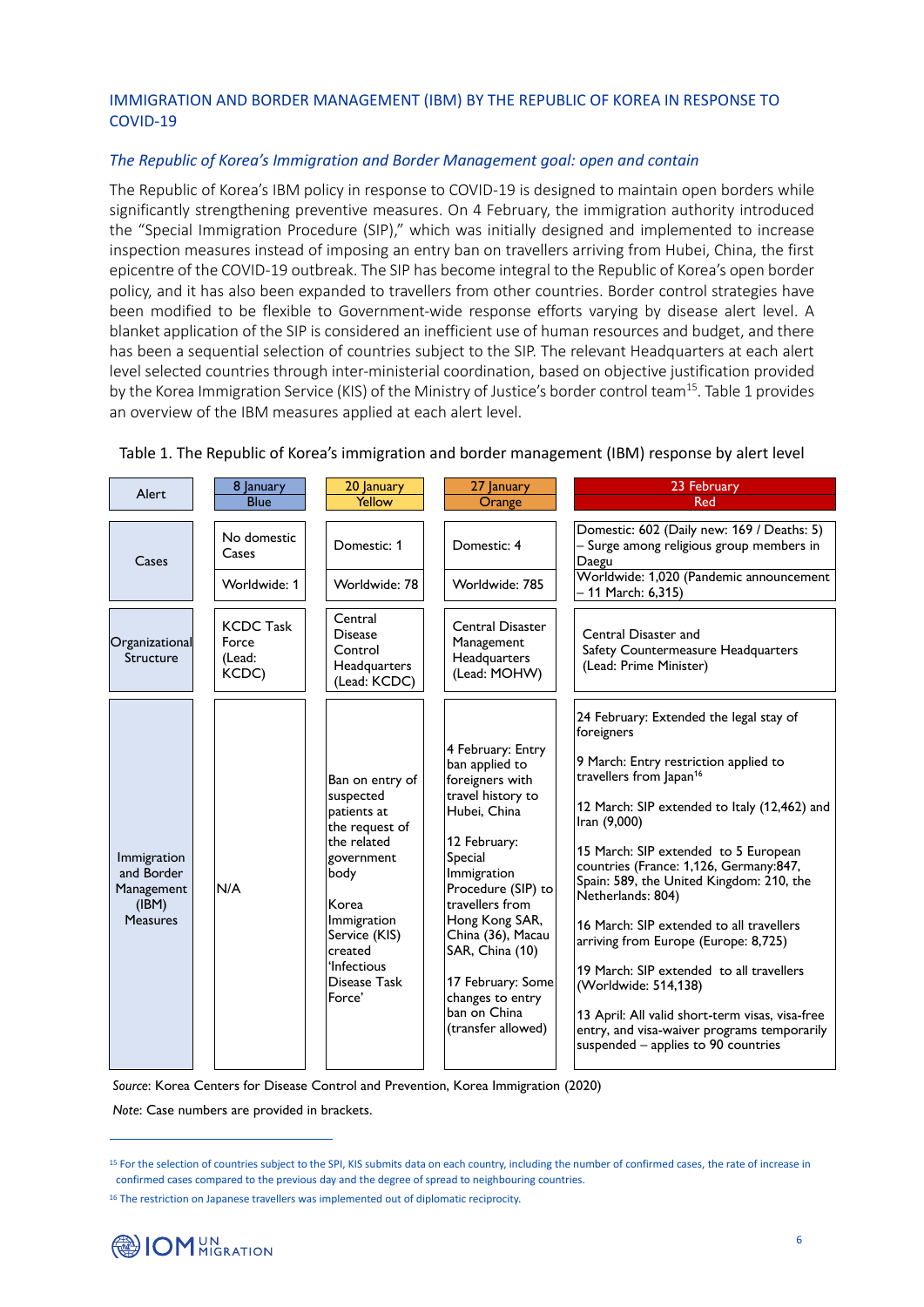# *Korea Immigration Service (KIS): roles and responsibilities during COVID-19*

As a crucial Government agency in charge of IBM, KIS has equipped its own Infectious Disease Control Team to execute a comprehensive IBM response. The team is composed of five sub-teams: the General Management Team, the Visa and Residence Management Team, the Foreigner Protection Team, the IT Strategy & Management Team, and the Administrative Support Team. Figure 2 shows the organizational structure of the KIS Infectious Disease Control Team.

## Figure 2. The Korea Immigration Service (KIS) Infectious Disease Control Team organization chart

**Korea Immigration Service Infectious Disease Task Force (Lead: Director General of Immigration Policy)**

#### **General Management Team (Lead: Head of Border Control Division)**

- Overall control of infectious disease prevention and management activities
- Entry and exit restrictions on suspected infection
- **Emergency Task Force Operation**

| Visa and                                                                                                                                       | <b>Foreigner</b>                                                                                                                                         | <b>IT Strategy and</b>                                                                                                                                                                                                                                                                                       | <b>Administration</b>                                                                                                                                   |
|------------------------------------------------------------------------------------------------------------------------------------------------|----------------------------------------------------------------------------------------------------------------------------------------------------------|--------------------------------------------------------------------------------------------------------------------------------------------------------------------------------------------------------------------------------------------------------------------------------------------------------------|---------------------------------------------------------------------------------------------------------------------------------------------------------|
| <b>Residence Team</b>                                                                                                                          | <b>Protection Team</b>                                                                                                                                   | <b>Management Team</b>                                                                                                                                                                                                                                                                                       | <b>Support Team</b>                                                                                                                                     |
| Support for visa and<br>residence for suspected<br>cases among foreigners<br>Promote infection<br>prevention guidelines<br>and countermeasures | Enforcement of<br>infectious disease<br>measures for foreigners<br>in detention centers<br>Management of<br>infectious diseases in<br>concentrated areas | Managing and<br>providing<br>immigration<br>information to<br>relevant agencies<br>Providing<br>immigration records<br>on those arriving<br>from affected<br>countries and<br>confirmed cases<br>leveraging the<br>Advanced Passenger<br>Information System<br>(APIS) and Passenger<br>Name Records<br>(PNR) | Budget and personnel<br>management related to<br>the infectious disease<br>response<br>Administrative support<br>for the operation of the<br>task force |

*Source*: Korea Immigration Service (2020)

## *Special Immigration Procedure (SIP) - inflow management*

The SIP is designed to effectively contain the inflow of infectious diseases by applying a strengthened immigration procedure. The SIP takes place in five steps: (1) Check-in, (2) Pre-arrival, (3) On-board upon Arrival, (4) Medical Inspection, and (5) Immigration Clearance. The steps before arrival (1, 2) prevent the influx of potentially infected travellers from entering the Republic of Korea, and the steps from the aircraft to the immigration checkpoint (3, 4, 5) allow the identification of infected or potentially infected people to be immediately isolated and treated at the point of entry. The implementation of the SIP began on 4 February for travellers who had visited China's Hubei Province and has been expanded to arrivals from Europe and the United States. The SIP remains in effect at the time of writing this brief. Figure 3 below provides the SIP flow chart.

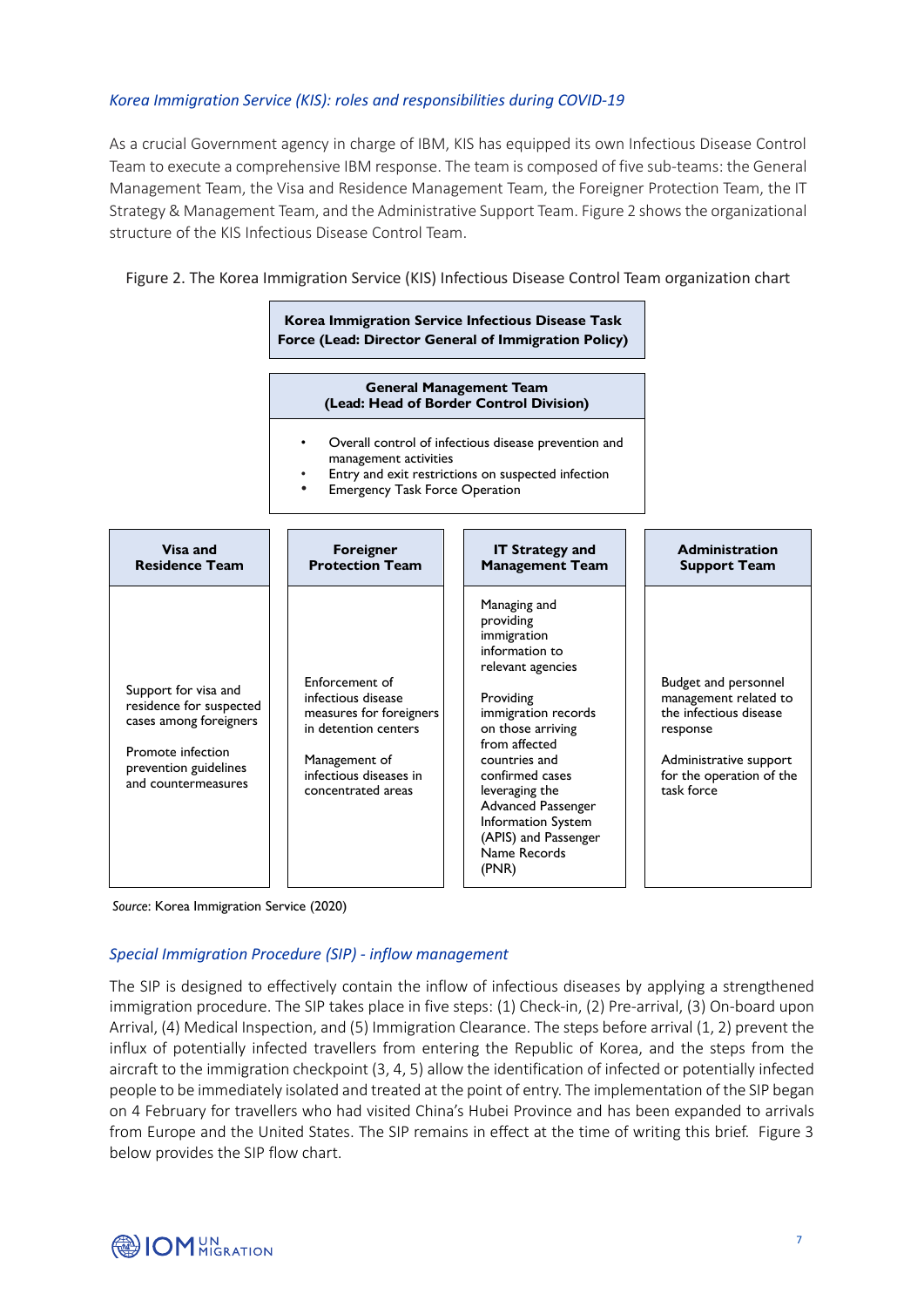# Figure 3. Special Immigration Procedure (SIP) flow chart



*Source:* Yoo and Lee, Migration Research and Training Centre, "Korean Immigration Response Model: case from COVID-19", Issue Brief, 2020.

## (1) Check-in

a. The I-PreChecking (IPC) system enables Korean immigration to receive reservation information on all passengers who check-in at overseas airports and to notify the airlines to deny boarding to passengers from countries with visa-free status temporarily suspended.

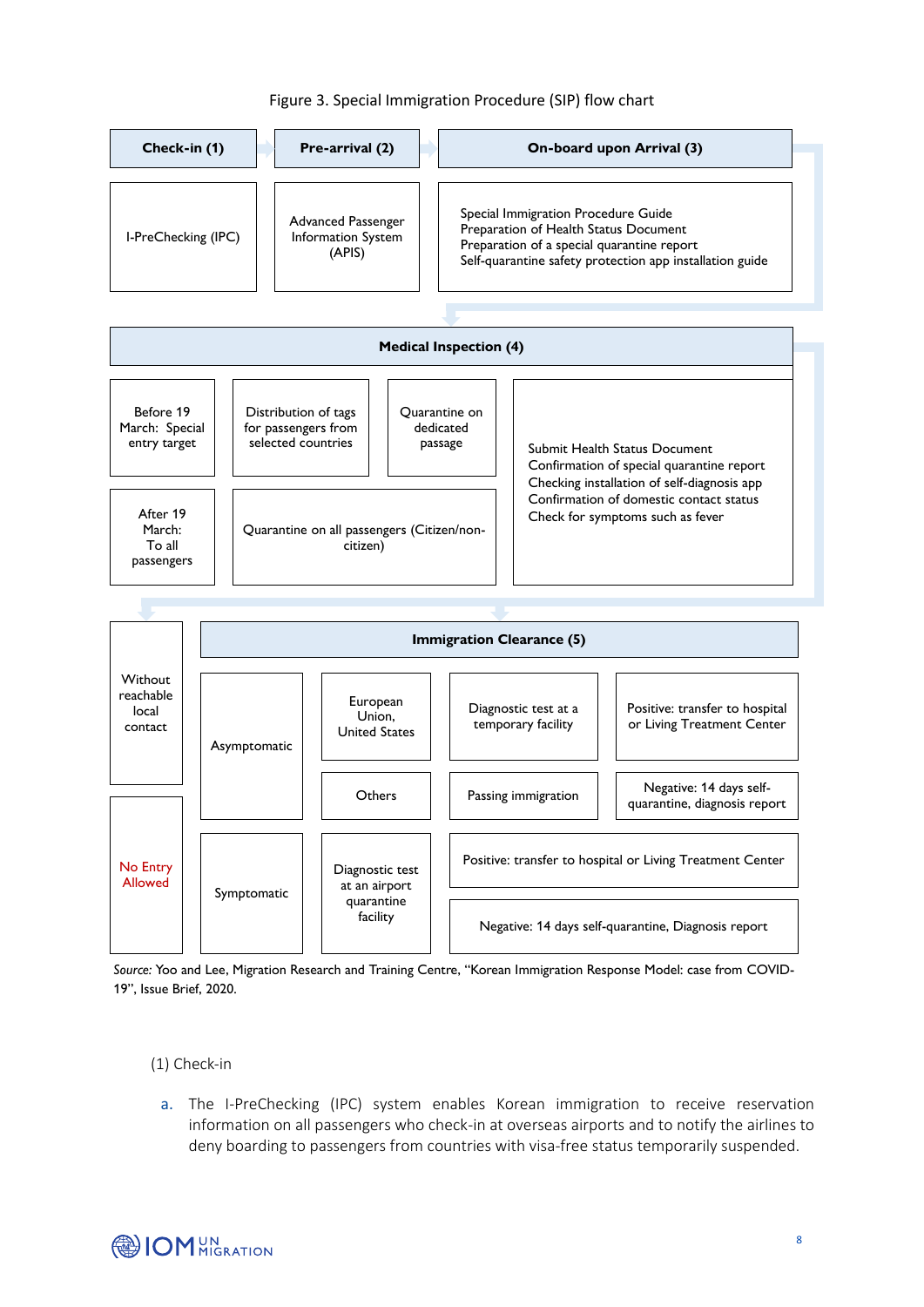- b. The IPC system determines eligibility in 0.4 seconds per passenger and prevents airlines from issuing boarding tickets. The program prevented 15,000 passengers from boarding in March 2020. 17
- (2) Pre-arrival
- a. The Advance Passenger Information System (APIS) enables airlines to send the relevant information (for example, a history of visiting Hubei Province in the past 14 days) regarding passengers arriving in or transferring through the Republic of Korea to the immigration office at the airport.

(3) On-board upon Arrival

- a. While inside the aircraft, flight attendants explain the SIP and the mandatory installation of the Self-Quarantine Safety Protection App to enter the Republic of Korea to passengers.
- b. The Health Declaration and the Travel Record Declaration are distributed to passengers so that they can fill out the forms in advance. To allow for prompt action in the case of confirmed cases among passengers, the checklists include: passenger name, nationality, gender, date of birth, passport number, aircraft/ship name, seat number, the name of their school or workplace or detailed residential address in the country, mobile phone number, countries visited in the last 21 days, and symptoms experienced (among 20 items).

(4) Medical Inspection

- a. Passengers are required to submit the Health Declaration and the Travel Record Declaration that they filled out in the cabin, and officers check whether they installed the Self-Quarantine Safety Protection App.
- b. A medical inspection verification document is issued after officers check each passenger's temperature and assess the passenger for COVID-19 related symptoms such as a cough.
- c. Officers confirm whether contact numbers and addresses in the checklist are correct and reachable. If the information cannot be verified, then entry is denied.

(5) Immigration Clearance

- a. Depending on the results of medical inspection, incoming passengers are divided into two groups – symptomatic and asymptomatic.
- b. Asymptomatic passengers are allowed to proceed to the immigration counters to enter the Republic of Korea. Upon entering the country, all travellers must practise self-isolation for 14 days and report their symptoms twice daily to KCDC through the Self-Quarantine Safety Protection App. KCDC investigates passengers who are not reachable.
- c. Symptomatic people are tested at the airport and positive cases are transferred to hospitals or treatment facilities.
- d. As of 22 March, when the situation in Europe and the United States began to escalate, all passengers arriving from Europe and the United States, even without symptoms, have been required to have COVID-19 tests within three days of arrival.

Figure 4 shows the SIP flow chart for symptomatic and asymptomatic arrivals.

<sup>17</sup> Interview with KIS by Migration Research & Training Center, March 2020.

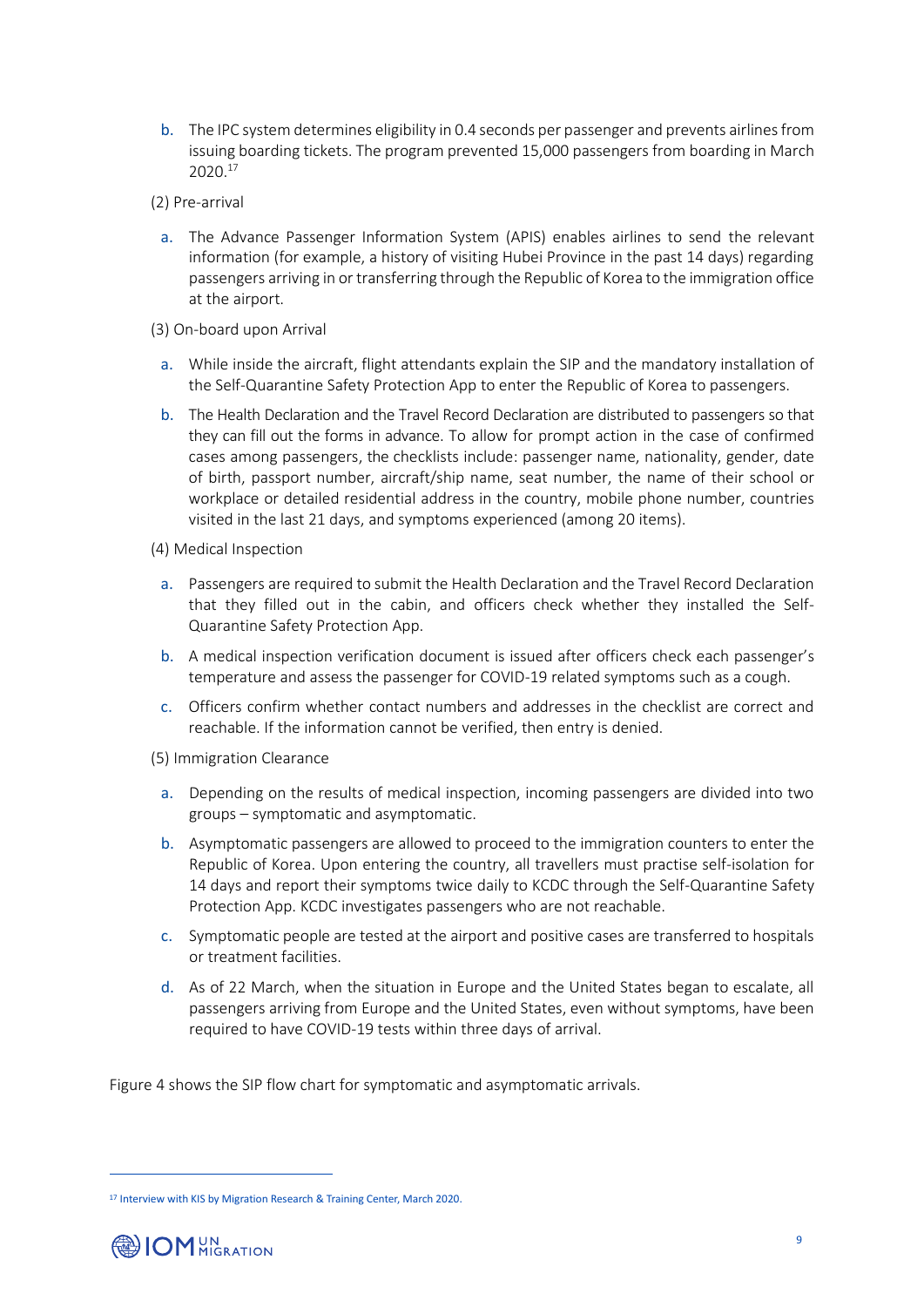## Figure 4. Special Immigration Procedure (SIP) flow chart: symptomatic/asymptomatic



*Source*: Central Disaster Management Headquarters, Central Disease Control Headquarters (2020)

#### Box 3. Preventive measures at point of entries (POEs): Incheon International Airport

To ensure comprehensive prevention of COVID-19, the Republic of Korea's largest POE – Incheon International Airport – has introduced strict preventive measures. The airport has stopped using self-service immigration kiosk to prevent infections that might occur in the process of reading passports and fingerprinting. It has also been mandatory for all immigration officers at the airport to wear masks, to provide hand sanitizers on all screens, to use hand gloves and to practise social distancing. At the time of writing this brief, there have been no infections among immigration officers or workers at the airports.

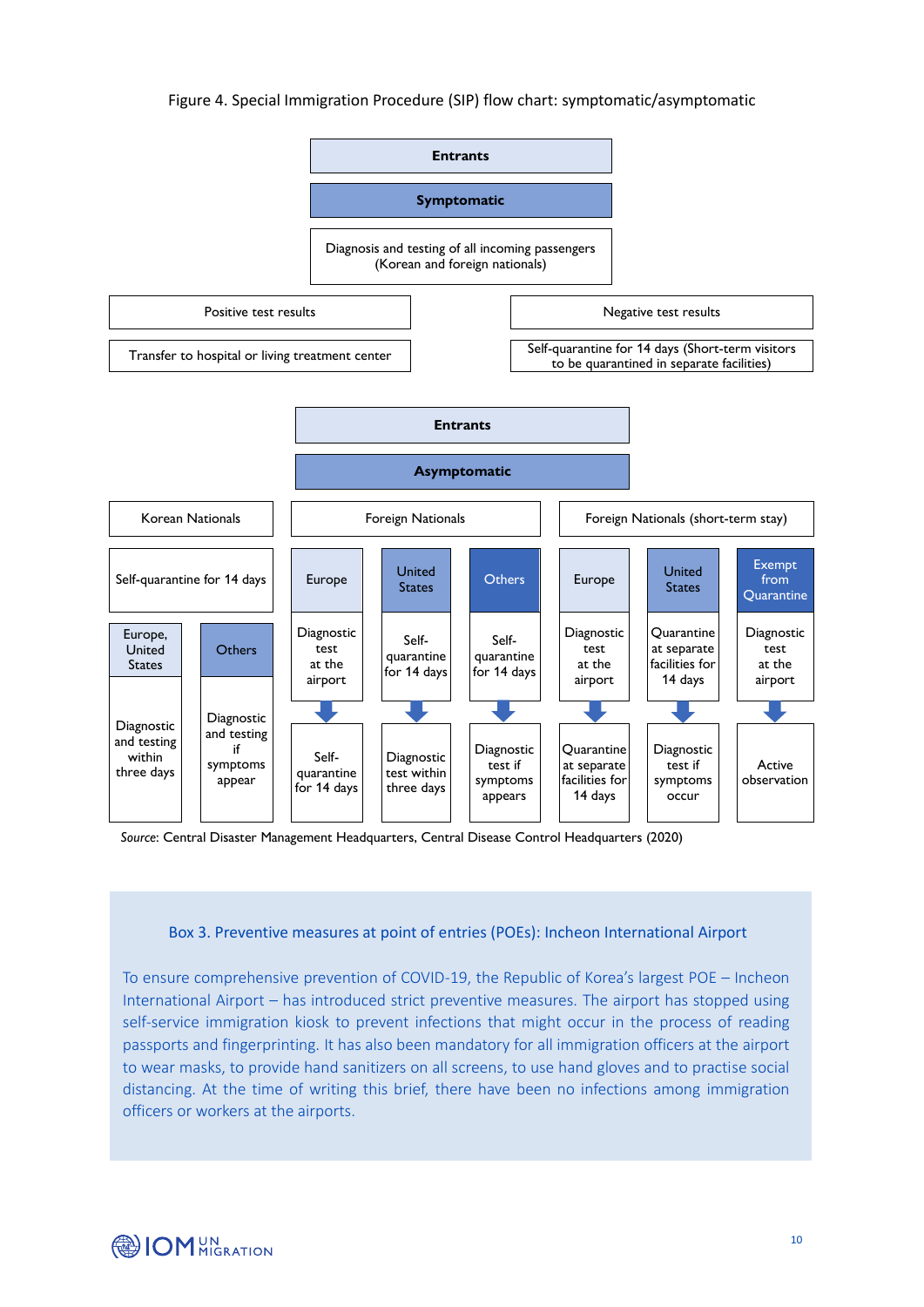## *Responsible outflow management*

To prevent the outflow of infected travellers to overseas countries, the Republic of Korea has introduced a screening process for passengers leaving the country via airports and seaports. The "COVID-19 Free Airport" initiative at Incheon International Airport is an example of a system that works in cooperation with epidemiological officials to prevent the departure of passengers who have had close contact with a confirmed case. All outbound travellers, regardless of nationality, must pass through three temperature checkpoints, from entering the airport terminal to arriving at the departure floor, and finally at the boarding gate. This initiative aims to screen suspected cases before they board a flight, where they may pose a risk to other passengers. Figure 5 provides further detail on the COVID-19 Free Airport system.

## Figure 5. The COVID-19 Free Airport system



*Source*: Central Disaster Management Headquarters, Central Disease Control Headquarters (2020)

# IMPLICATIONS OF THE REPUBLIC OF KOREA'S COVID-19 RESPONSE FROM A MOBILITY PERSPECTIVE

So far, the Republic of Korea has managed to turn the corner in containing the spread of the novel coronavirus without restricting movements or imposing border closures. Critical factors have been the role of leadership, the intra-agency cooperation between Government entities and an effective legal and administrative system. Flexibility and adaptability in policymaking, and citizens' participation and understanding have also contributed to the overall effectiveness of the country's response.

## *Leadership*

Leadership is the defining factor in a time of crisis. The complex and urgent nature of an infectious disease crisis places even more emphasis on the importance of leadership. In such a situation, leaders must draw on scientific evidence, weigh up many conflicting values, display strong political will and accountability, communicate transparently and ultimately take decisive and solutions-based action.

## *Whole-of-government approach*

Horizontal and vertical cooperation among diverse government bodies is vital in tackling infectious disease outbreaks. In responding to COVID-19, the Central Disaster and Safety Countermeasure Headquarters, led by the Prime Minister, has coordinated the horizontal collaboration between ministries and the vertical collaboration between central and local governments. This whole-ofgovernment approach towards a common goal enables a timely, prompt and appropriate response to the evolution of COVID-19 at the national and international levels.

## *Backup from legal and administrative systems*

The legal and administrative system provides a basis for investment in public health infrastructure and capacity building for public health officials. It also enables prompt mobilization and allocation of resources and clarifies roles and responsibilities.